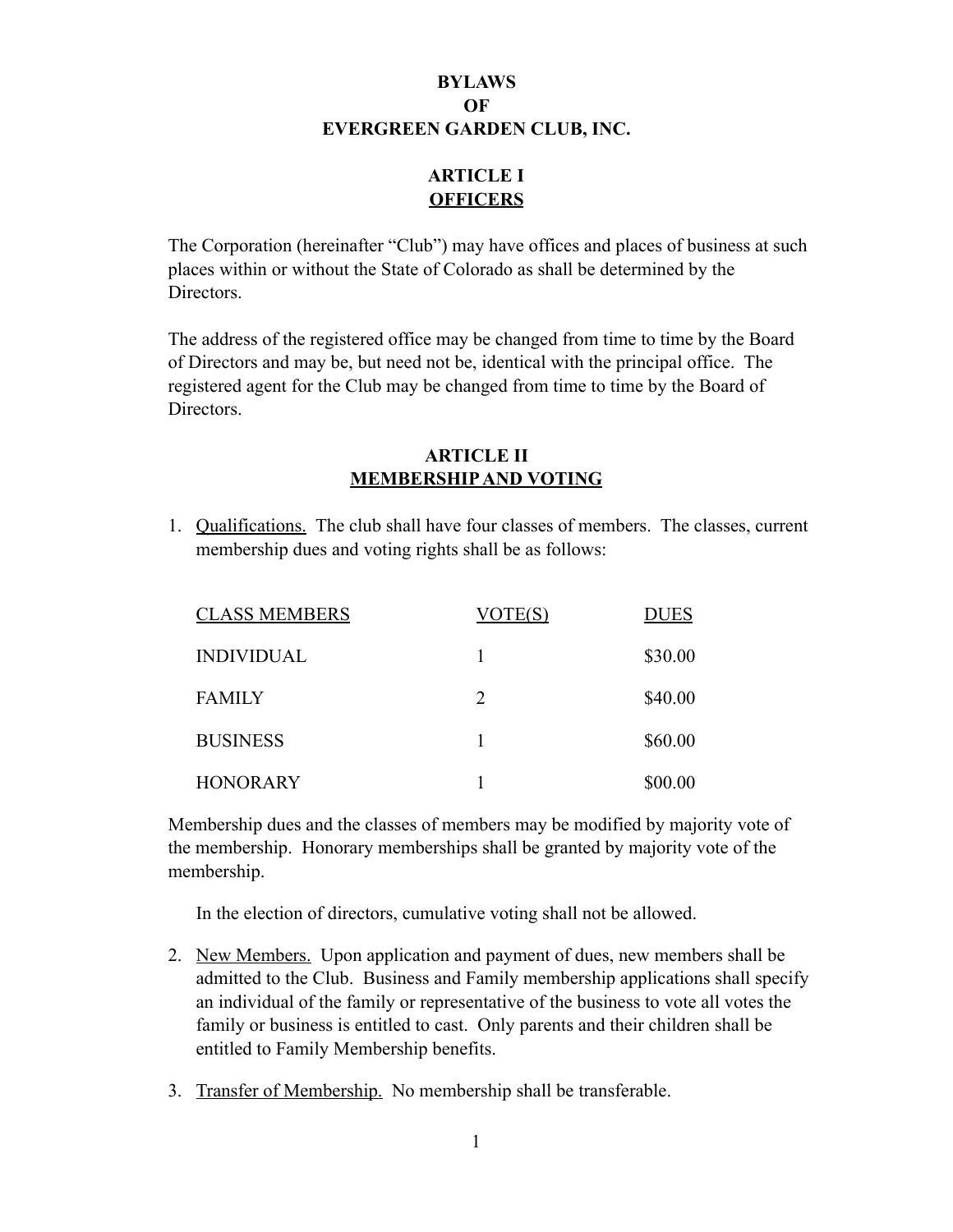- 4. Termination of Membership. Membership may be terminated with or without cause by majority vote of the membership of the Club. No terminated member shall be entitled to a refund of dues, but dues may be refunded in the discretion of the membership by majority vote.
- 5. Majority Vote. Unless specifically provided otherwise, all matters that members are entitled to vote shall be by simple majority of a quorum of the members (hereinafter "majority vote") with votes exercised in person or by proxy executed by the member's duly authorized attorney-in-fact.
- 6. Membership dues. Dues shall be due September 1-30. New members joining after April 1 shall be assessed 50% of the current dues for the remainder of the club's fiscal year, ending August 31.

### **ARTICLE III MEETINGS OF THE MEMBERS**

- 1. Regular Meetings. Regular meetings of the membership shall be held on the second Tuesday of each month at 9:30 A.M. from September through June, or as otherwise directed by the Board of Directors.
- 2. Annual Meetings. The annual meeting of the members of the Club shall be held in lieu of the general membership meeting for the month of October, for the purpose of electing Directors, amendment of the Bylaws, modification of the classes of membership and membership dues, approval of budgets, and for the transaction of such other Club business as may come before the meeting.
- 3. Special Meetings. Special meetings of the members of the Club may be called at any time by the Board of Directors, or upon receipt of one or more written demands for the meeting, stating the purpose or purposes for which it is to be held, signed and dated by members holding at least 10% of all the votes entitled pursuant to the Bylaws to be counted on any issue proposed to be considered at the meeting.
- 4. Place of Meeting. The person or persons calling the meeting may designate any place, within the State of Colorado, as the place for any annual meeting or for any special meeting of the members of the Club. A waiver of notice signed by all members entitled to vote at a meeting may designate anyplace for such meeting. If no designation is made, or if a special meeting shall be called other than by the Board, the place of meeting shall be as designated by resolution of the Board of Directors.
- 5. Notice of Meeting. Written or printed notice stating the place, day and hour of the meeting shall be delivered not less than ten (10) nor more than fifty (50) days before the date of the meeting, either personally, by mail, e-mail address, or facsimile, by or at the direction of the Board of Directors or persons calling the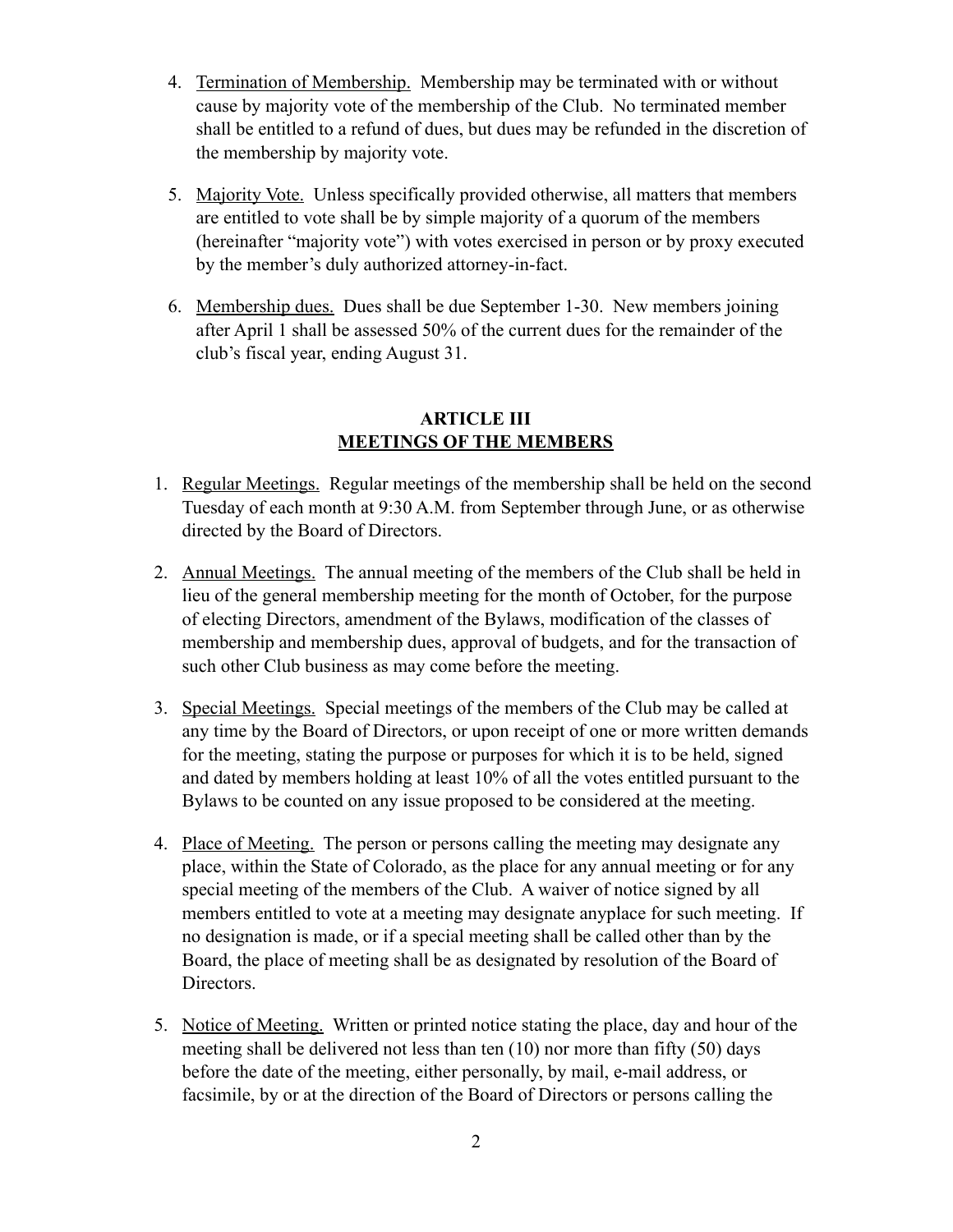meeting, to each member of record entitled to vote at such meeting. If mailed, such notice shall be deemed to be delivered when deposited in the United States mail addressed as confirmed by a confirmation or other reliable evidence of transmission.

- 6. Waiver of Notice. Any member, either before, at, or after a members' meeting, may waive notice of the meeting, and the waiver shall be deemed the equivalent of given notice a quorum at meetings of the members. If a quorum is present, the pursuant to C.R.S. ؏ 7-127-105. Attendance at a members' meeting, either in person or by proxy, of a person entitled to notice shall constitute a waiver of notice of the meeting unless he attends for the express purpose of objection to the transaction of business on the ground that the meeting was not lawfully called or convened.
- 7. Quorum. The presence, in person or by proxy, of the majority of the members entitled to vote shall constitute affirmative vote of a simple majority of the members represented at the meeting and entitled to vote on the subject matter shall be the act of the members unless the vote of a greater number is required by the statutes of the State of Colorado or the Articles of Incorporation. In the event any members withdraw from a duly organized meeting at which a quorum was initially present, the remaining members represented shall constitute a quorum for the purpose of continuing to do business, and the affirmative vote of the majority of the remaining members represented at the meeting and entitled to vote on the subject matter shall be the act of the members unless the vote of the greater number or voting by classes is required by the statues of the State of Colorado or the Articles of Incorporation.
- 8. Adjournments. If less than a majority of the members are present at any meeting, a majority of the members so represented may adjourn the meeting from time to time without further notice. At such adjourned meeting at which a quorum shall be present or represented, any business may be transacted which might have been transacted at the meeting as originally notified. Any meeting of the members may adjourn from time to time until its business is completed.
- **9.** Informal Action by Members. Pursuant to C.R.S.  $\approx$  7-127-107, which provisions are incorporated herein, any action required to be taken at a meeting of the members, or any other action which may be taken at a meeting of the members, may be taken without a meeting if a consent in writing setting for the action so taken shall be signed by all of the members entitled to vote with respect to the subject matter thereof. Such consent shall have the same force and effect as a unanimous vote of the members and may be stated as such in any articles or documents filed with the Secretary of State of Colorado under the Colorado Nonprofit Corporation Act.
- **10.** Action by Written Ballot. Pursuant to the provisions of C.R.S.  $\approx 7-127-109$  any action that may be taken at any annual, regular, or special meeting may be taken by written ballot of members.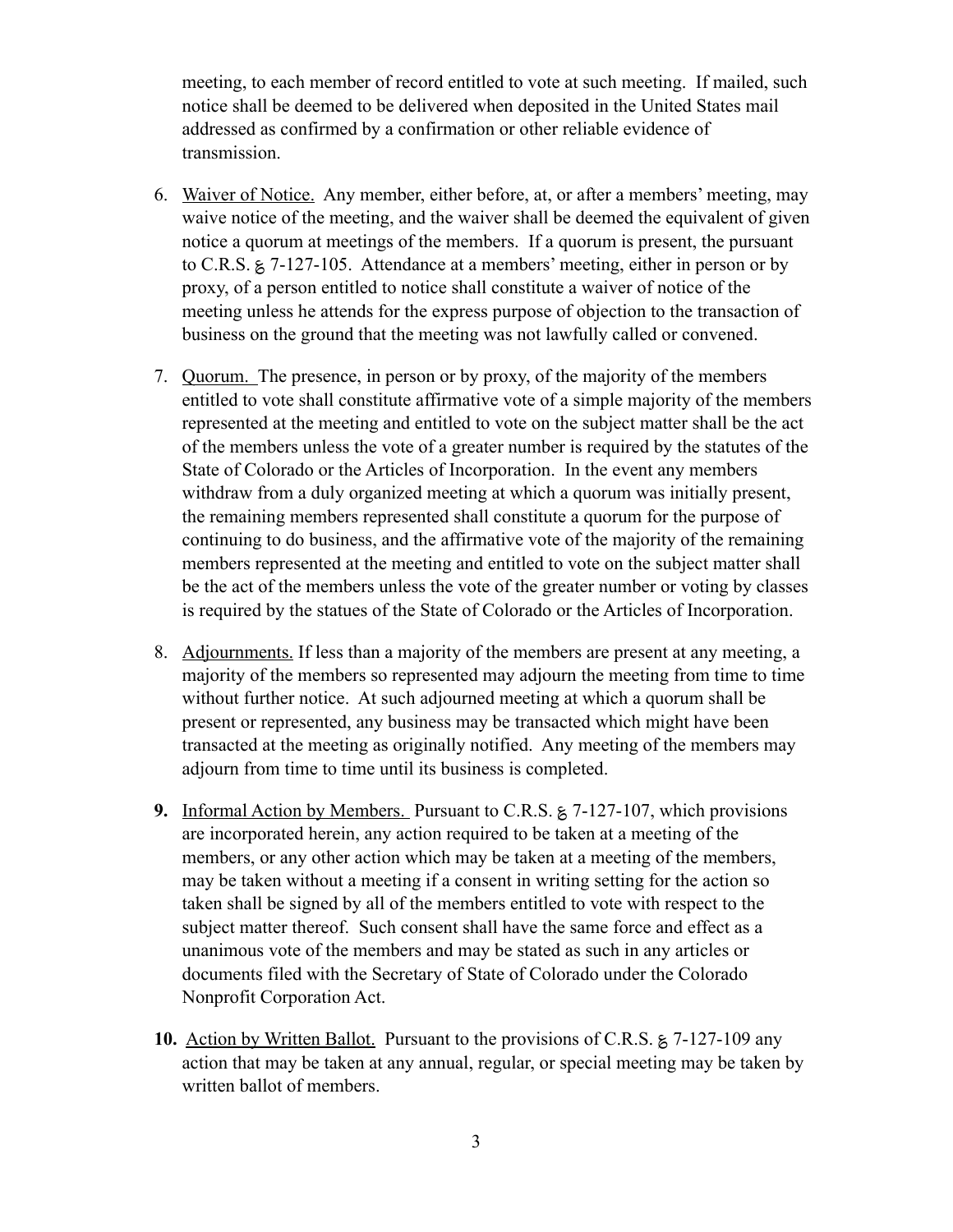### **ARTICLE IV BOARD OF DIRECTORS**

- 1. Number, Qualifications and Term of Office. The business and affairs of the Club shall be managed by a Board of Directors consisting initially of eight members (President, 1st and 2nd Vice Presidents, Secretary, Treasurer, Technology Officer, Outgoing President and Board Member Emeritus) who need not be residents of the State of Colorado or be members of Club. The number of directors shall be not less than 6 nor more than 10. Each Director, except one appointed to fill a vacancy, shall be elected at each Annual Meeting of Members and shall hold such office for two years from July 1st or until their successor shall be elected and shall qualify. The outgoing President shall remain on the Board as an advisor for the term of one year. She/he shall be a non-voting member. The Board of Directors shall develop and refer to the membership for approval on annual budget. Upon membership approval of the budget, the Board shall execute a plan to secure the financial support necessary to implement the budget. The Board shall develop Standard Operating Procedures and Policies that are consistent with the Bylaws of the Club.
- 2. Vacancies. Any Director may resign at any time by giving written notice to the President or to the Secretary of the Club. Such resignation shall take effect at the time specified therein; and unless otherwise specified therein, the acceptance of such resignation shall not be necessary to make it effective. Any vacancy occurring on the Board of Directors, except that of any Board Member Emeritus, may be filled by the affirmative vote of a majority of the remaining Directors though less than a quorum. A Director elected to fill a vacancy shall be elected for the unexpired term of his predecessor in office. Any directorship to be filled by reason of an increase in the number of Directors shall be filled by the affirmative vote of a majority of the Directors then in office or by an election at an Annual Meeting or Special Meeting of Members called for that purpose.
- 3. Removal. At a meeting of members call for that purpose the entire Board of Directors or any individual Director may be removed from office without assignment of cause by the vote of the majority of the members entitled to vote at an election of Directors.

### **ARTICLE V MEETINGS OF THE BOARD OF DIRECTORS**

- 1. Place of Meetings. The meetings of the Board of Directors may be held at any place as resolved by the majority of the Board of Directors.
- 2. Regular Meetings. The Board of Directors shall have a regular scheduled meeting prior to, and in corresponding to each General Meeting of the members for the purpose of electing officers and transacting such business as may come before the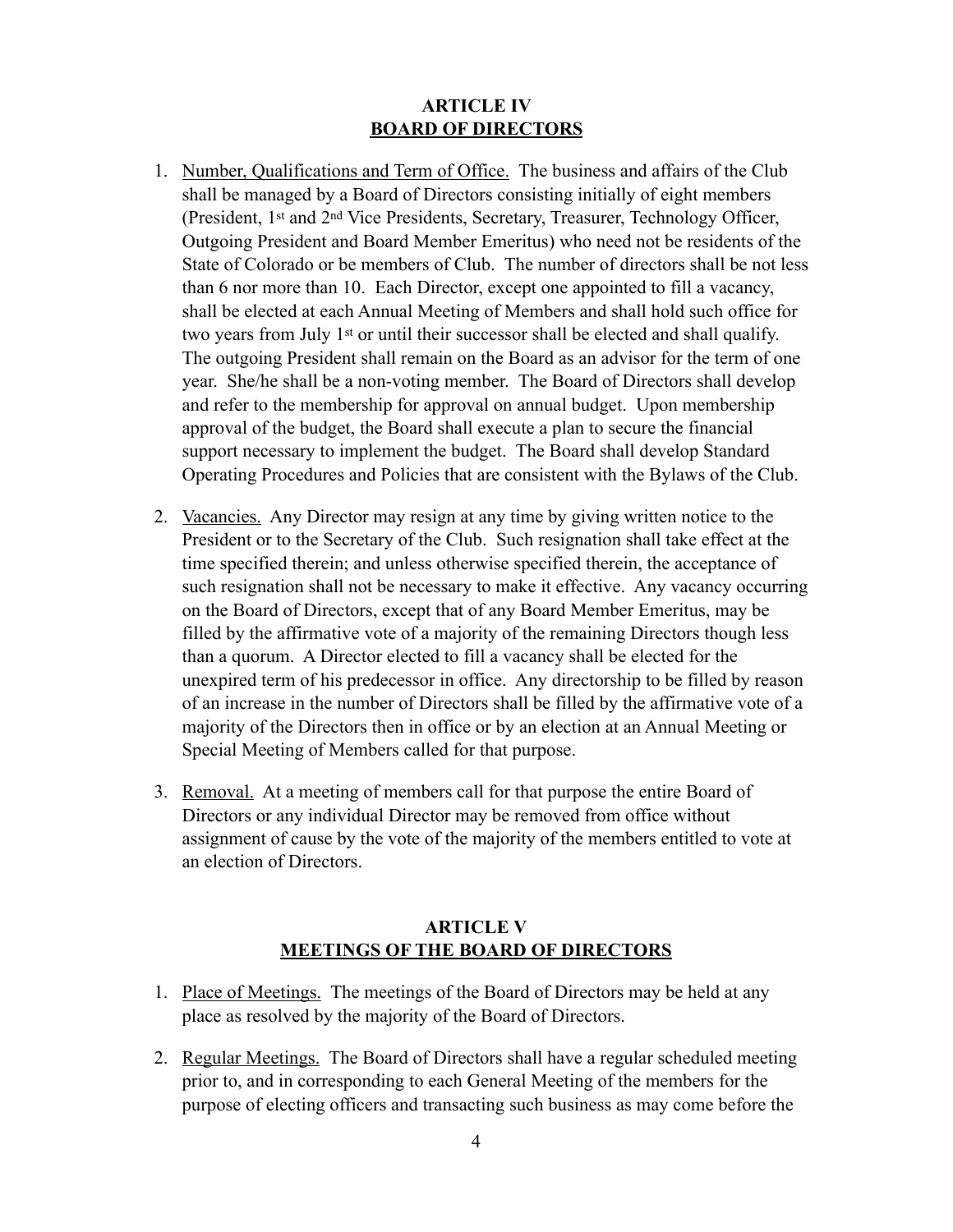General meeting. The Board of Directors shall hold scheduled meetings at a place determined by resolution without other notice than such resolution.

- 3. Special Meetings. Special meetings of the Board of Directors may be called at any time by the President, Secretary, or by a majority of the members of the Board of Directors.
- 4. Notice of Meetings. Notice of the regular meetings of the Board of Directors need not be given. Written notice of each special meeting, setting for the time and the place of the meeting shall be given to each Director not less than five (5) days prior to the time fixed for the meeting. This notice may be given either personally, or by sending a copy of the notice through the United States mail or by e-mail to the address of each Director appearing on the books of the Club. If mailed, such notice shall be deemed to be delivered when deposited in the United States mail so addressed, with postage prepaid therein. If transmitted electronically, such notice shall be deemed delivered upon transmission as confirmed by a confirmation or other reliable evidence of transmission. Neither the business to be transacted at, nor the purpose of, any regular or special meeting of the Board of Directors need be specified in the notice or waiver of notice of such meeting.
- 5. Waiver of Notice. Pursuant to C.R.S. ؏ 7-128-204, a Director may waive in writing notice of a special meeting of the Board of Directors either before, at, or after the meeting; and a waiver shall be deemed the equivalent of giving notice. Attendance of a Director at a meeting shall constitute waiver of notice of that meeting unless attended for the express purpose of objecting to the transaction of business because the meeting has not been lawfully called or convened.
- 6. Quorum. At meetings of the Board of Directors a majority of the number of Directors fixed by these Bylaws shall be necessary to constitute a quorum for the transaction of business. If a quorum is present, the act of the majority of Directors in attendance shall be acts of the Board.
- 7. Presumption of Assent. A Director who is present at a meeting of the Board of Directors at which action on any Club matter is taken shall be deemed to have assented to the action taken unless the dissent is entered in the minutes of the meeting or unless written dissent to such action is filed with the person acting as the Secretary of the meeting before the adjournment or the dissent is forwarded by registered mail to the Secretary of the Club immediately after the adjournment of the meeting. Such right to dissent shall not apply to a Director who voted in favor of such action.
- 8. Committees. The Board of Directors may, by a resolution passed by a majority of the number of Directors fixed by these Bylaws, designate a majority of their number to constitute an Executive Committee, consisting of two or more Directors, which shall have and may exercise all the authority of the Board of Directors or such lesser authority as may be set forth in said resolution. No such delegation of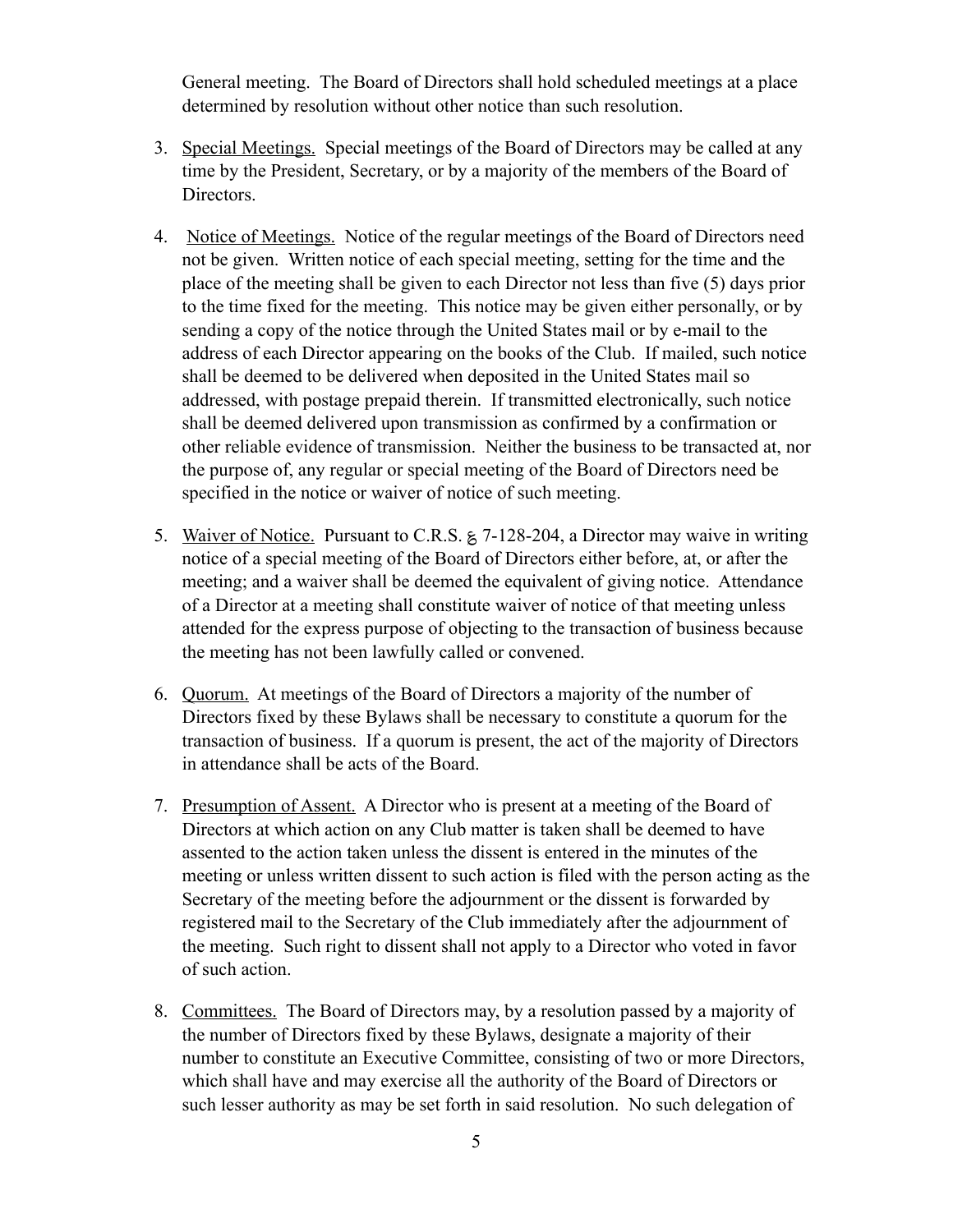authority shall operate to relieve the Board of Directors or any member of the Board from any responsibility imposed by law. At the March regular membership meeting, the President shall appoint at least three (3) members to constitute a Nominating Committee. The Nominating Committee shall present a slate of directors to be elected, having first obtained their consent to serve, at the May Annual Meeting. Other nominations for directorships may be made by members at the annual meeting. Directors shall be elected by majority vote of the membership.

- 9. Informal Action by Directors. Pursuant to C.R.S.  $\approx$  7-128-202, any action required or permitted to be taken at a meeting of the Directors may be taken without a meeting if a consent in writing, to the subject matter thereof. Such consent shall have the force and effect as a majority vote of the Directors and may be stated as such in any Articles or documents filed with the Secretary of the State of Colorado under the Colorado Nonprofit Corporation Act.
- 10. Telephone meetings. The Board of Directors may permit any Director (or any member of a committee designated by the Board) to participate in a regular or special meeting of the Board of Directors or a committee thereof through the use of any means of communication by which all directors participating in the meeting can hear each other during the meeting. A director participating in a meeting in this manner is deemed to be present in person at the meeting.
- 11. Deadlock. Should any vote of the Directors result in a tie which is unable to be resolved by the Directors themselves, then, in that event, each Director shall submit a list of three (3) persons to the other Directors for their approval. The persons named on said list shall be qualified and willing to serve as an independent arbitrator of only that issue that resulted in the tie vote. If the Directors agree on the choice of the said arbitrator, the decision of the arbitrator shall be as effective as if decided by the then existing Board of Directors, and all Board of Directors members hereby agree to be bound thereby.

 If the Directors are unable to agree on the choice of the said arbitrator, each Director shall appoint a qualified person to meet with the other appointees in order to choose a separate and distinct third-party arbitrator whose decision shall be as effective as if decided by the then existing Board of Directors and all Board members hereby agree to be bound thereby.

12. Board Member Emeritus. By majority vote of the membership, an individual may be appointed to the Board and honored as a Board Member Emeritus. Any Board Member Emeritus shall have the same voting rights as other directors elected to the Board. The Board shall not have the authority to fill any vacancy of a Board Member Emeritus, but unless the membership votes to replace a Board position vacated for any reason by a Board Member Emeritus, the number of directors constituting the Board shall be reduced by the number of said vacancies.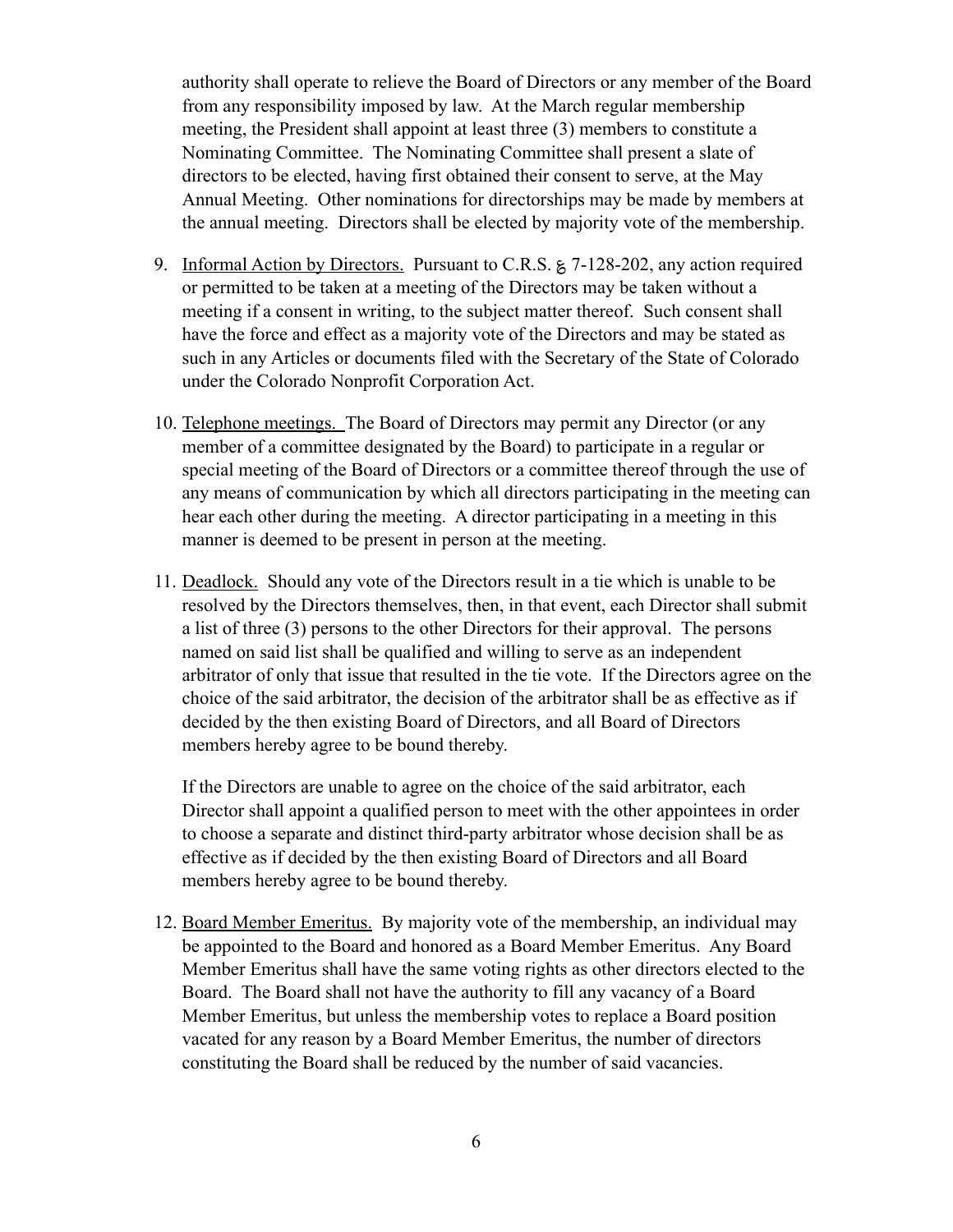## **ARTICLE VI OFFICERS AND AGENTS**

1. General. The executive officers of the Club shall be elected annually by the Board of Directors at the first meeting of the Board held after each Annual Meeting of the Members and shall consist of a President, a First Vice President, a Second Vice President, a Secretary, a Treasurer, and a Technology Officer. Other officers, assistant officers, agents and employees that the Board of Directors may from time to time deem necessary may be elected by the Board of Directors or be appointed in a manner prescribed by the Board. Officers shall serve a term of two years which may be extended at the discretion of the Board.

 Two or more offices may be held by the same person except that one person shall not at the same time hold the offices of President and Secretary. Officers shall hold office until their successors are chosen and have qualified unless they are sooner removed from the office as provided in these Bylaws.

- 2. General Duties. All officers and agents of the Club as between themselves and the Club shall have such authority and shall perform such duties in the management of the Club as may be provided in these Bylaws or as may be determined by resolution of the Board of Directors not inconsistent with these bylaws. In all cases where the duties of any officer, agent or employee are not prescribed by the Bylaws or by the Board of Directors, such officer, agent or employee shall follow the orders and instructions of the President.
- 3. Vacancies. When a vacancy occurs in one of the executive offices by a death, resignation or otherwise, it shall be filled by the Board of Directors. The officer so selected shall hold office until his successor is chosen and qualified.
- 4. Removal. Any officer or agent of this Club may be removed by the Board of Directors by the majority vote of the membership without cause.
- 5. President. The President shall be the chief executive officer of the Club and shall have general supervision of the business of the Club. The President shall set the agendas for all meetings of members and Directors and discharge the duties of a presiding officer, shall present at each annual meeting of the members a report of the business of the Club of the preceding fiscal year, shall serve as an ex-officio member of all committees, and shall perform whatever other duties the Board of Directors may from time to time prescribe.
- 6. Vice Presidents. Each Vice President shall have such powers and perform such duties as the Board of Directors may from time to time prescribe or as the President may from time to time delegate. The First Vice President shall be responsible for monthly educational programs and field-trips and shall conduct the business of the Club during the absence of the President. The Second Vice President shall be responsible for assembling and maintaining the yearly Membership Directory, maintaining the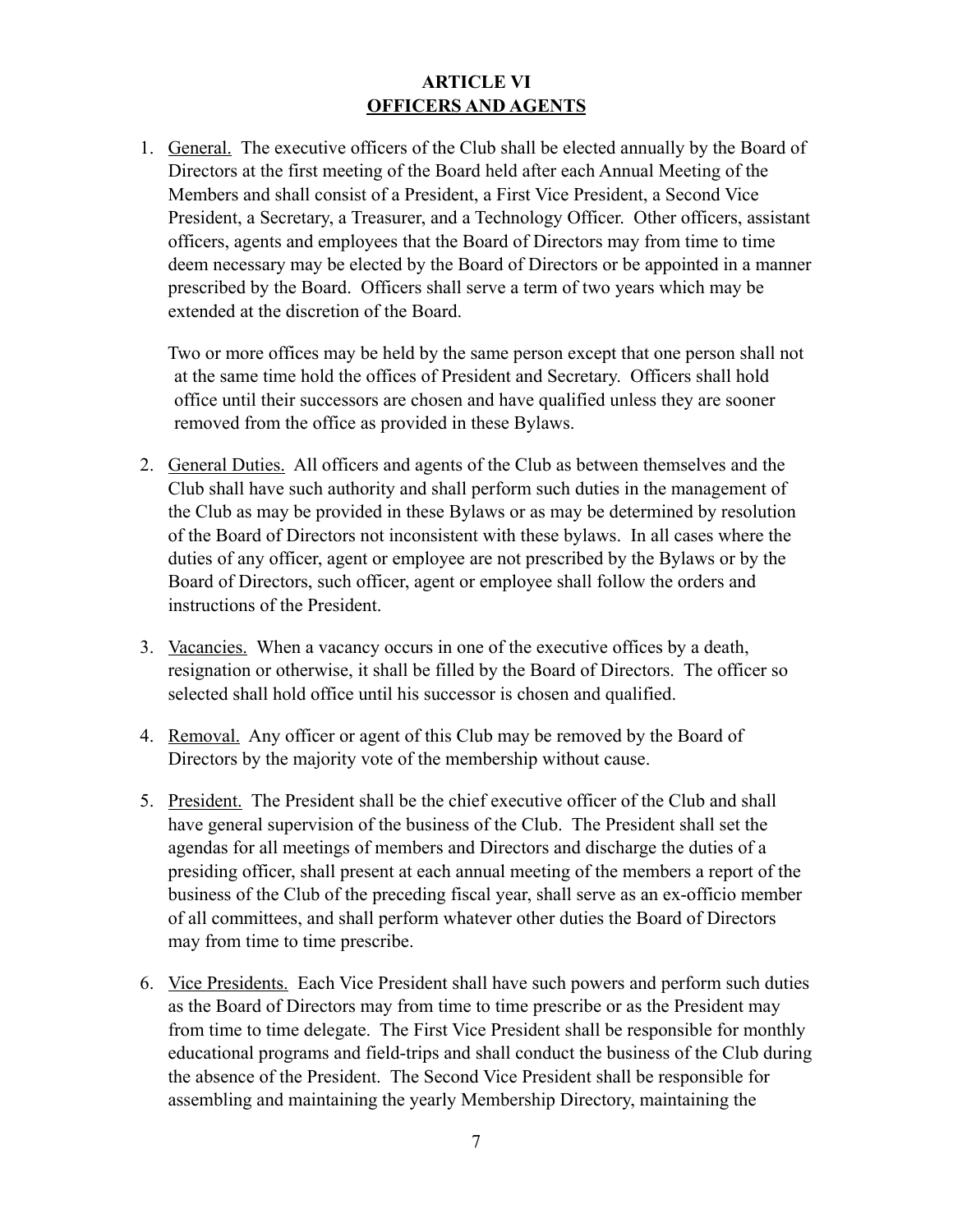membership information (including the distribution email list), and shall perform as First Vice President if the First Vice President is absent. At the request of the President, either Vice President may, in the case of the President's absence, or inability to act, temporarily act in his/her place.

- 7. The Secretary. The Secretary shall keep or cause to be kept in books provided for that purpose the minutes of the meetings of the members, Executive Committee, if any, and of the Board of directors; shall see that all notices are duly given in accordance with the provisions of these Bylaws and as required by law; shall be custodian of the records of the Club; and, in general, shall perform all duties incident to the office of Secretary and such other duties as may, from time to time, be assigned by the Board of Directors or by the President.
- 8. The Treasurer. The Treasurer shall have custody of corporate funds and securities shall keep full and accurate accounts of receipts and disbursements and shall deposit all corporate monies and other valuable effects in the name and to the credit of the Club in a depository or depositories of the Club. The Treasurer shall render to the President or the Board of Directors whenever they may require an account of Club transactions as Treasurer and of the financial condition of the Club. Such power given to the Treasurer to disburse the funds shall not, however, preclude any other officer or employee of the Club from also depositing funds when authorized to do so by the Board of Directors. The Treasurer shall have such other powers and perform such other duties as may be from time to time prescribed by the Board of Directors or the President.
- 9. Technology Officer. The Technology Officer is responsible for working with the Board, Club committees, and presenters to use the Club's projector and/or laptop as needed. She/he will work with the Club officers to produce a monthly power point presentation to cover the agenda and any special information to share with the membership. The Technology Officer will work with the Publicity Chairperson, the Historian/Photographer and other committees to create a general awareness of our Club on different sites on the web. She/he will be responsible for the oversight of the website operations, website manager, and maintenance with any changes made only with the prior approval of the Board.
- 10. Delegation of Duties. Whenever an officer is absent, or whenever, for any reason, the Board of Directors may deem it desirable, the Board may delegate the powers and duties of an officer to any other officer or officers or to any Director or Directors.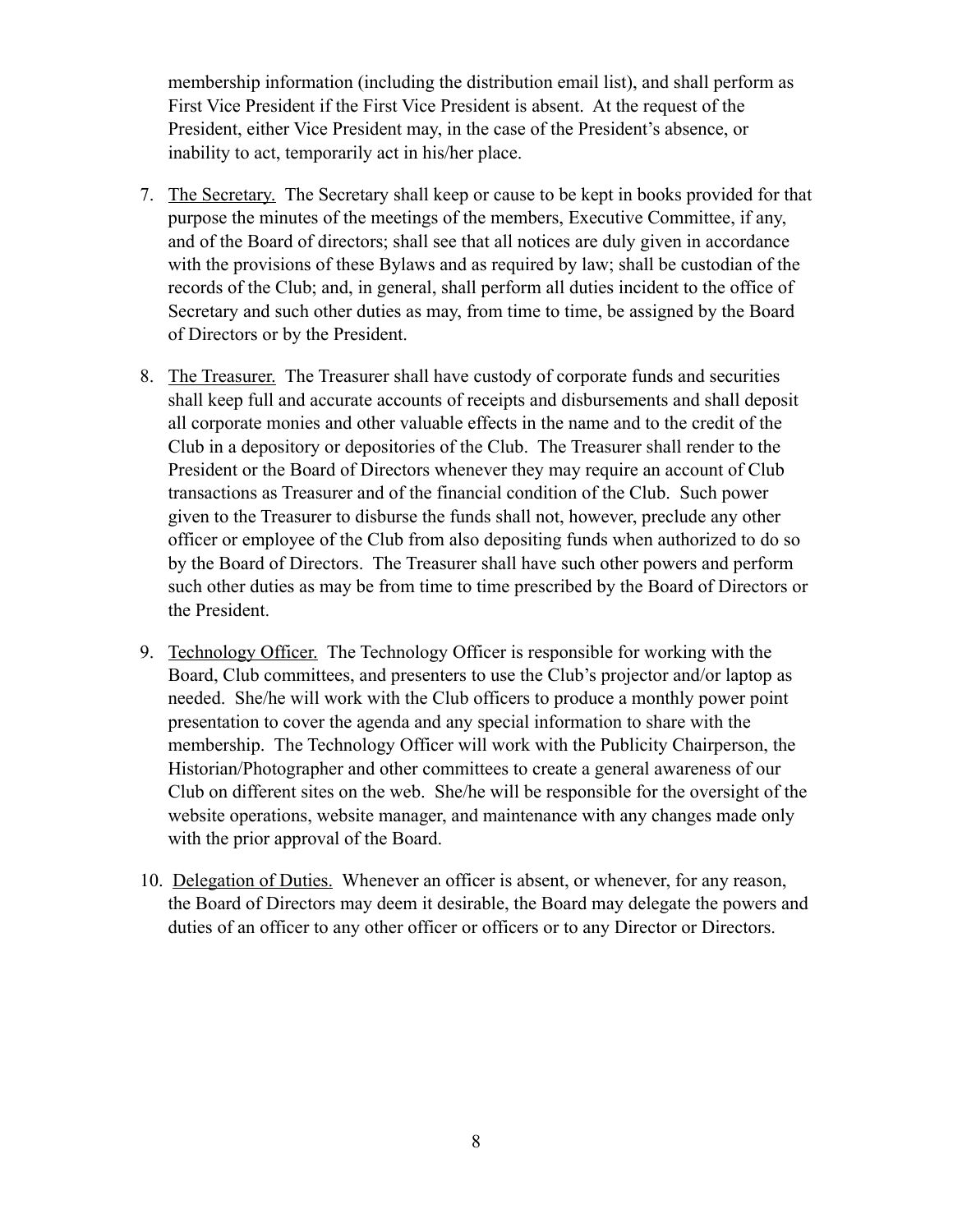### **ARTICLE VII SEAL AND FISCAL YEAR**

- 1. Seal. The Club shall have a seal as adopted in the organizational minutes or by resolution of the membership.
- 2. Fiscal Year. The fiscal year of the Club shall be as determined by the Board of Directors in their discretion. Said fiscal year may be changed from time to time by the Board of Directors.

### **ARTICLE VIII INDEMNIFICATION AND LIMITATION OF LIABILITY**

- 1. Indemnification. Pursuant to C.R.S.  $\&$  7-129-102 and 7-129-107, as amended from time to time, the Club shall indemnify, to the maximum extent permitted by law, and subject to any limitations imposed by law, any person who is or was a director, officer, agent, fiduciary or employee of the Club against any claim, liability or reasonable expense arising against or incurred by such person made party to a proceeding because he/she is or was a director, officer, agent, fiduciary or agent at the Club's request. The Club shall further have the authority to the maximum extent permitted by law to purchase and maintain insurance providing such indemnification.
- 2. Limitation of Director's Liability. Pursuant to C.R.S. ؏ 7-128-402 as amended from time to time, no director of the Club shall have any personal liability for monetary damages to the Club for breach of his fiduciary duty as a Director, except that this provision shall not eliminate or limit the persons' liability of a Director of the Club for monetary damages for: (i) any breach of the director's duty of loyalty to the Club; (ii) acts or omissions not in good faith or which involves intentional misconduct or a knowing violation of law; (iii) acts specified in C.R.S.  $\lessgtr$  7-128-403 and 7-128-501(2); or (iv) any transition from which the director directly or indirectly derives an improper personal benefit. Nothing contained herein will be construed to deprive any director of hi/her right to all defenses ordinarily available to a director, nor will anything herein be construed to deprive any director of any right he may have for contribution from any other director or other person.
- 3. Third Party Actions. The Club shall indemnify any person who was or is a party or is threatened to be made a party to any threatened, pending or completed action, suit or proceeding, whether civil, criminal, administrative or investigative (other than an action by or in the right of the Club) by reason of the fact that said party is or was a director, officer, employee or agent of the Club, or is or was serving at the request of the Club as a director, officer, employee or agent of another Club, partnership, joint venture, trust or other enterprise, including serving as trustee, plan administrator or other fiduciary or any employee benefit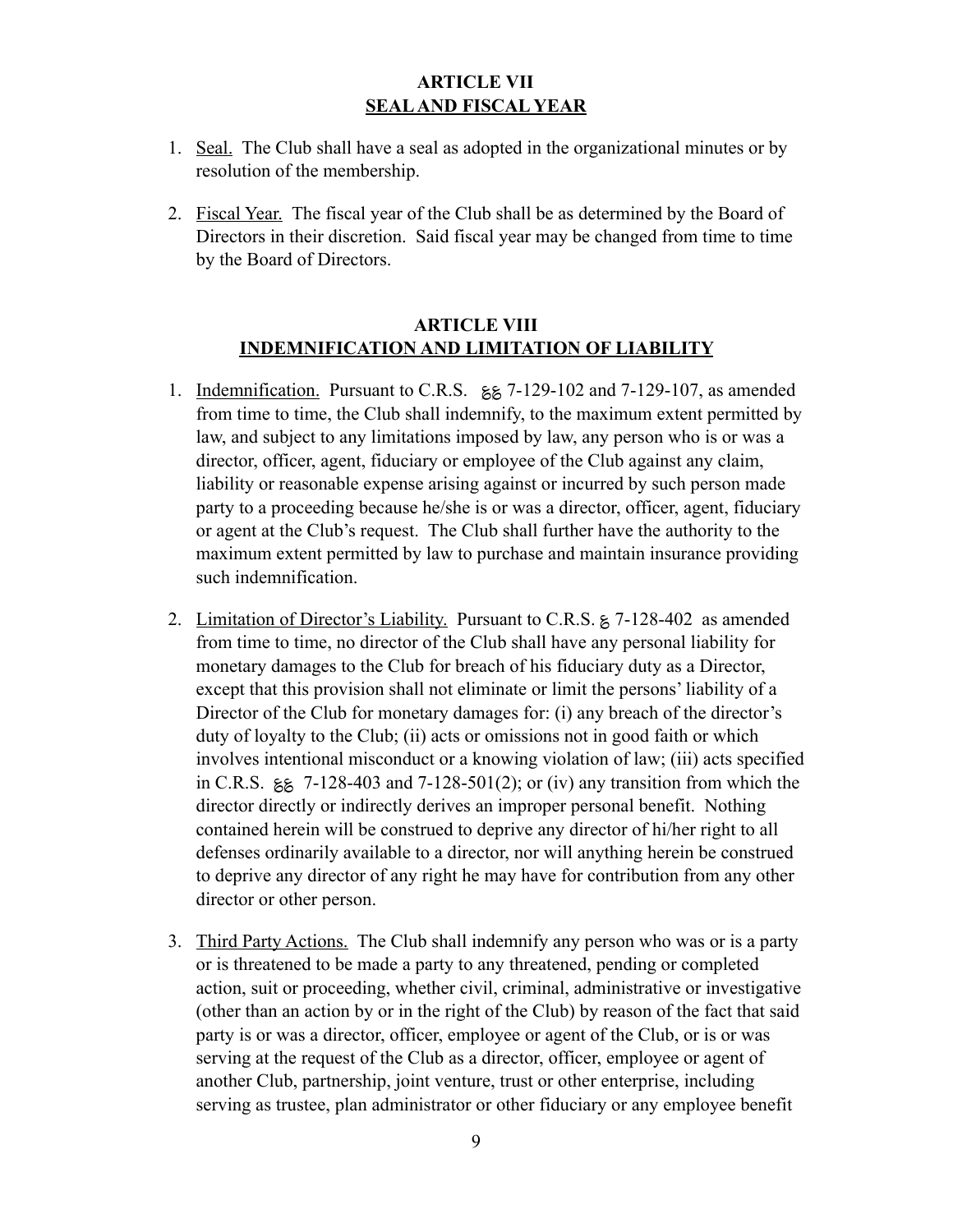plan, against expenses (including attorney's fees), judgments, fines, excise taxes and amounts paid in settlement actually and reasonably incurred by him in connection with such action, suit or proceeding, if said party acted in good faith and in a manner reasonably believed to be in or not opposed to the best interest of the Club, and with respect to any criminal action or proceeding, if said party had no reasonable cause to believe conduct was unlawful. The termination of any civil or criminal action, suit or proceeding by judgment, order, settlement or conviction, or upon a plea of nolo condere or is equivalent, shall not of itself create a presumption that the person did not act in good faith and in a manner which reasonably believed to be in or not opposed to the best interests of the Club, nor with respect to any criminal action or proceeding, shall the presumption be created that said party had reasonable cause to believe that the party's conduct was unlawful.

- 4. Derivative Actions. The Club shall indemnify any person who was or is a party or is threatened to be made a party to any threatened, pending or completed action or suit by or in the right of the Club to procure a judgment it its favor by reason of the fact that said party is or was a director, officer, employee or agent of the of another Club, partnership, joint venture, trust or other enterprise against expenses (including attorneys' fees) actually and reasonably incurred by him in connection with the defense or settlement of such action or suit if he acted in good faith and in a manner he reasonably believed to be in or not opposed to the best interests of the Club, except that no indemnification shall be made in respect of any claim, issue or matter as to which such person shall have been adjudged to be liable for negligence or misconduct in the performance of his duty to the Club unless and only to the extent that the court in which such action or suit was brought shall determine upon application that, despite the adjudication of liability and in view of all the circumstances of the case, such person is fairly and reasonably entitled to indemnity for such expenses which such court shall deem proper.
- 5. Automatic Indemnification. If a director, officer, employee or agent of the Club has been wholly successful, on the merits or otherwise, in defense of any action, suit or proceeding, or in defense of any claim, issue or matter therein, to which the person was a party because the person is or was a director, he shall automatically be indemnified against expenses (including attorneys' fees) actually and reasonably incurred by him in connection therewith.
- 6. Determination. Except as provided in Section 5 of this Article, any indemnification under this Article (unless ordered by a court) shall be made by the Club only as authorized in the specific case upon a determination that indemnification of the director, officer, employee or agent is proper in the circumstances, having met the applicable standard of conduct set forth in C.R.S. ؏ 7-129-102 of the Colorado Revised Nonprofit Corporation Act. Such determination shall be made: (a) by the Board of Directors by a majority vote of a quorum consisting of directors who were not parties to such action, suit or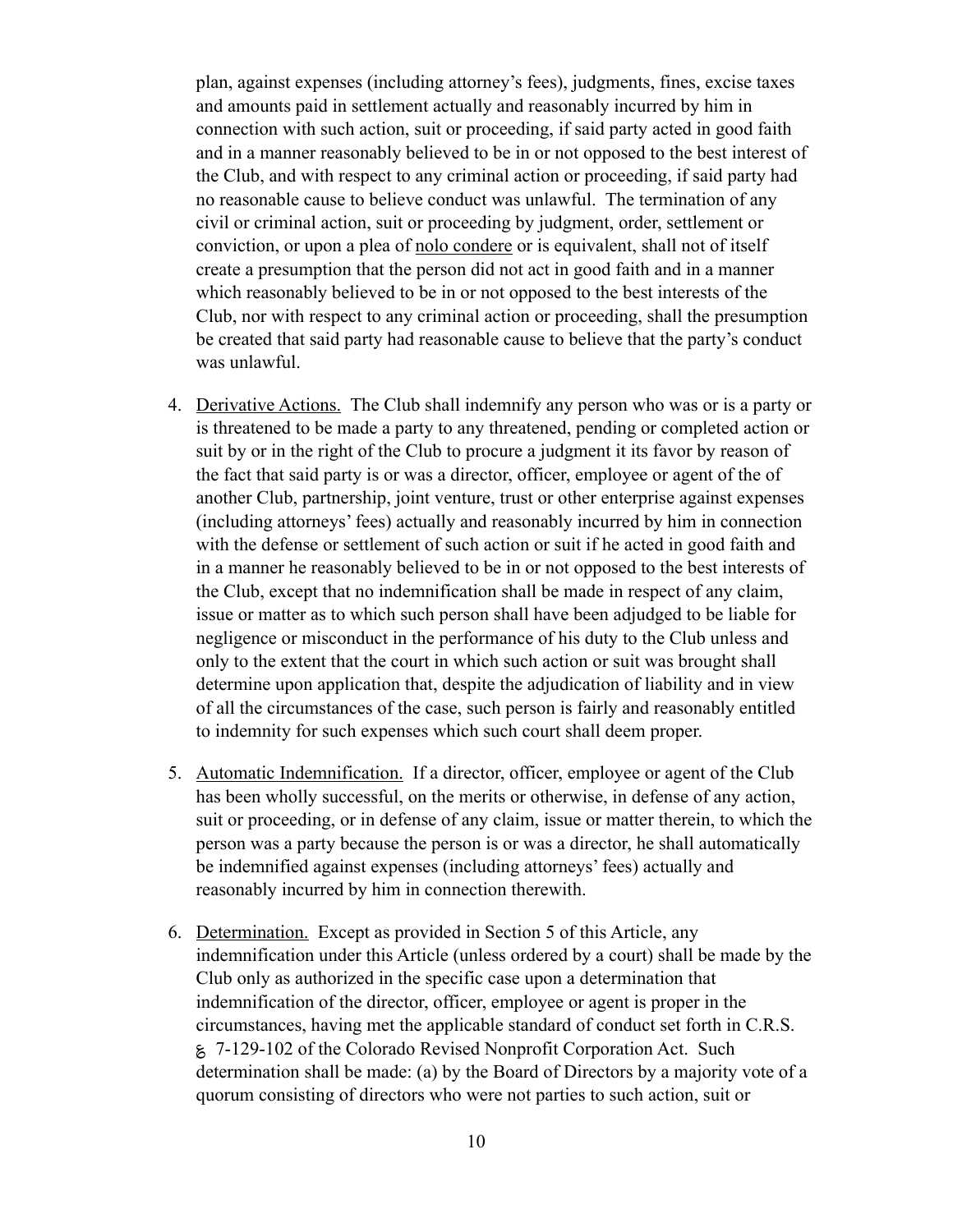proceeding; or (b) if such a quorum is not obtainable, by a majority vote of a committee of the Board of Directors designated by the Board of Directors, which committee shall consist of two or more directors not parties to the proceeding; except that directors whoa are parties to the proceeding may participate in the designation of directors for the committee; or (c) if the quorum of disinterested directors is not obtainable as specified in (a) above, or a committee cannot be established pursuant to (b) above; or even if a quorum is obtained or a committee is designated, if a majority of the directors constituting such quorum or such committee so directs, the determination of the property of indemnification shall be made by independent legal counsel selected by the Board of Directors or the committee in the manner specified in (a) or (b) above, respectively, or if a quorum of the full Board cannot be obtained and a committee cannot be established, either (a) by independent legal counsel selected by a majority vote of the full board of Directors, or (b) by the voting members, but voting members who are also directors and who are at the time seeking indemnification may not vote on the determination.

7. Payment in Advance. Expenses incurred in defending a civil or criminal action, suit or proceeding may be paid by the Club in advance of the final disposition of such action, suit or proceeding in accordance with the Colorado Revised Nonprofit Corporation Act, C.R.S. § 7-129-104, and as authorized by the Board of Directors upon receipt of a written undertaking by or on behalf of the director, employee or agent to repay all such advanced expenses if it is ultimately determined that the Director did not meet the standard of conduct described in C.R.S. ؏ 7-128-401. Determinations and authorizations of payments under this provision in the manner specified in C.R.S.  $\approx 7-129-106$ .

 Authorization of indemnification and advance of expenses shall be made in the same manner as the determination that indemnification or advance of expenses is permissible; except that, if the determination that indemnification or advance of expenses is permissible is made by independent legal counsel, authorization of indemnification and advance of expenses shall be made by the body that selected such counsel.

- 8. Insurance. The Board of Directors may exercise the Club's power to purchase and maintain insurance on behalf of any person who is or was a director, officer, employee or agent of another Club, partnership, joint venture, trust or other enterprise, including serving as a trustee, plan administrator or other fiduciary of any employee benefit plan, against any liability asserted against him and incurred by him in any such capacity, or arising out of his status as such, whether or not the Club would have the power to indemnify him against such liability hereunder or otherwise.
- 9. Other Coverage. The indemnification provided by this Article shall not be deemed exclusive of any other rights to which those seeking indemnification may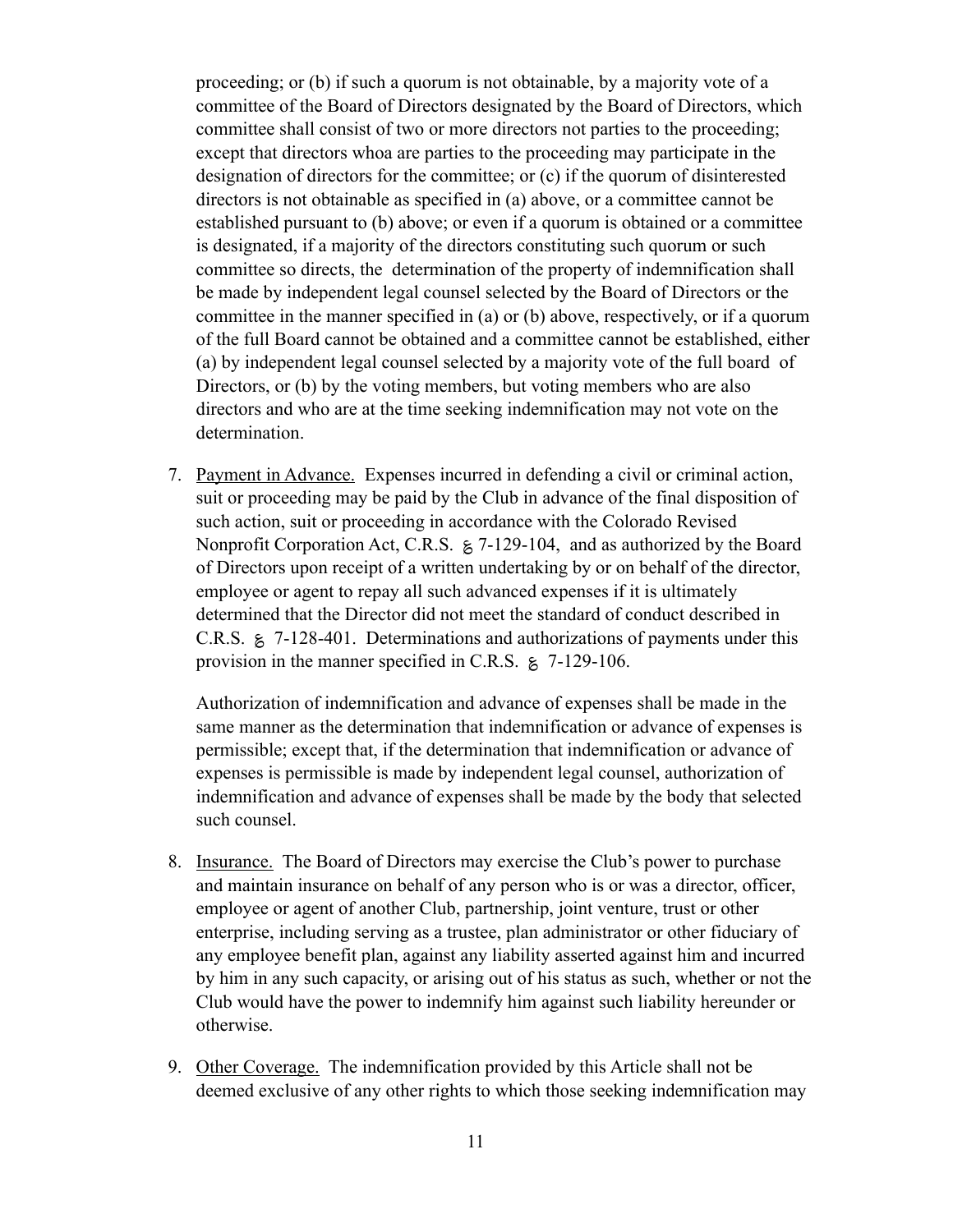be entitled under the Articles of Incorporation, these Bylaws, agreement, vote of disinterested directors, the provisions of the Colorado Nonprofit Corporation Act or otherwise, and any procedure provided for by any of the foregoing, both as to action in his official capacity and as to action in another capacity while holding such office, and shall continue as to a person who has ceased to be a director, officer, employee or agent and shall inure to the benefit of the heirs and personal representatives of such person.

10. Standard of Care. A Director shall perform his duties as a Director, including without limitation his duties as a member of any committee of the Board, and each officer with discretionary authority shall discharge the officer's duties under that authority in good faith, in a manner reasonably believed to be in the best interests of the Club, and with the care an ordinarily prudent person in a like position would exercise under similar circumstances. In performing duties, a director shall be entitled to rely on information, opinions, reports or statements, including financial statements and other financial data, in each case prepared or presented by the persons herein designated. However, a director shall not be considered to be acting in good faith if said director has knowledge concerning the matter in question that would cause such reliance to be unwarranted. A director shall not be liable to the Club for any action taken or omitted to be taken as a director if, in connection with such action or omission, he performs his duties in compliance with this Section 10.

The designated persons on who a director is entitled to rely are: (i) one or more officers or employees of the Club whom the Director reasonably believes to be reliable and competent in the matters present; (ii) legal counsel, public accountant, or other person as to matters which the Director reasonably believes to be within such person's professional or expert competence; or (iii) a committee of the Board of Directors on which the Director does not serve if the Director reasonably believes the committee merits confidence.

#### **ARTICLE IX AMENDMENTS**

- 1. Bylaws. The members by majority votes may amend, alter, supplement and repeal these Bylaws at any regular meeting of the Membership or at any special meeting called for that purpose, and all such changes shall affect and be binding upon the members.
- 2. Articles of Incorporation. The Articles of Incorporation may be amended by resolution of the Board of Directors and submission to a meeting of the members where it is approved by a vote of two-thirds of the members on the request of the one-twentieth of the members entitled to vote on the resolutions.